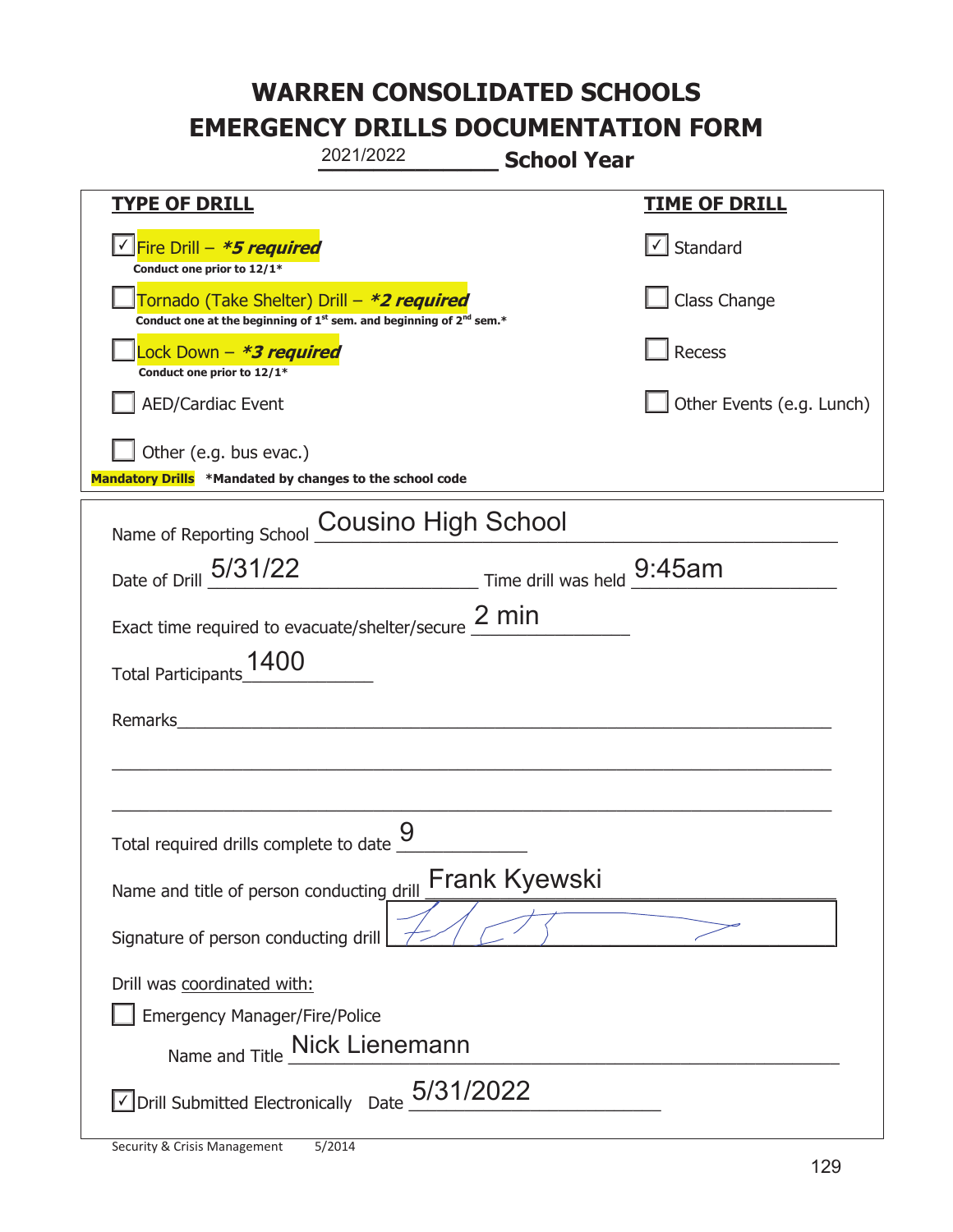|                                                                                                                                           | 2021/2022                      | <b>School Year</b>         |                           |
|-------------------------------------------------------------------------------------------------------------------------------------------|--------------------------------|----------------------------|---------------------------|
| <b>TYPE OF DRILL</b>                                                                                                                      |                                |                            | <u>TIME OF DRILL</u>      |
| Fire Drill - *5 required<br>Conduct one prior to 12/1*                                                                                    |                                |                            | Standard                  |
| Tornado (Take Shelter) Drill – *2 required<br>Conduct one at the beginning of 1 <sup>st</sup> sem. and beginning of 2 <sup>nd</sup> sem.* |                                |                            | Class Change              |
| Lock Down - *3 required<br>Conduct one prior to 12/1*                                                                                     |                                |                            | Recess                    |
| <b>AED/Cardiac Event</b>                                                                                                                  |                                |                            | Other Events (e.g. Lunch) |
| Other (e.g. bus evac.)<br>Mandatory Drills *Mandated by changes to the school code                                                        |                                |                            |                           |
| Name of Reporting School Cousino High School                                                                                              |                                |                            |                           |
| Date of Drill 4/18/22                                                                                                                     |                                | Time drill was held 1:45pm |                           |
| Exact time required to evacuate/shelter/secure 4 minutes                                                                                  |                                |                            |                           |
| 1400<br><b>Total Participants</b>                                                                                                         |                                |                            |                           |
| Remarks                                                                                                                                   |                                |                            |                           |
|                                                                                                                                           |                                |                            |                           |
| Total required drills complete to date $\underline{\mathcal{8}}$                                                                          |                                |                            |                           |
| Name and title of person conducting drill                                                                                                 |                                | Frank Kyewski              |                           |
| Signature of person conducting drill                                                                                                      |                                |                            |                           |
| Drill was coordinated with:<br><b>Emergency Manager/Fire/Police</b>                                                                       | Name and Title _Nick Lienemann |                            |                           |
| $\vee$ Drill Submitted Electronically Date $\frac{4/18/22}{\cdots}$                                                                       |                                |                            |                           |

t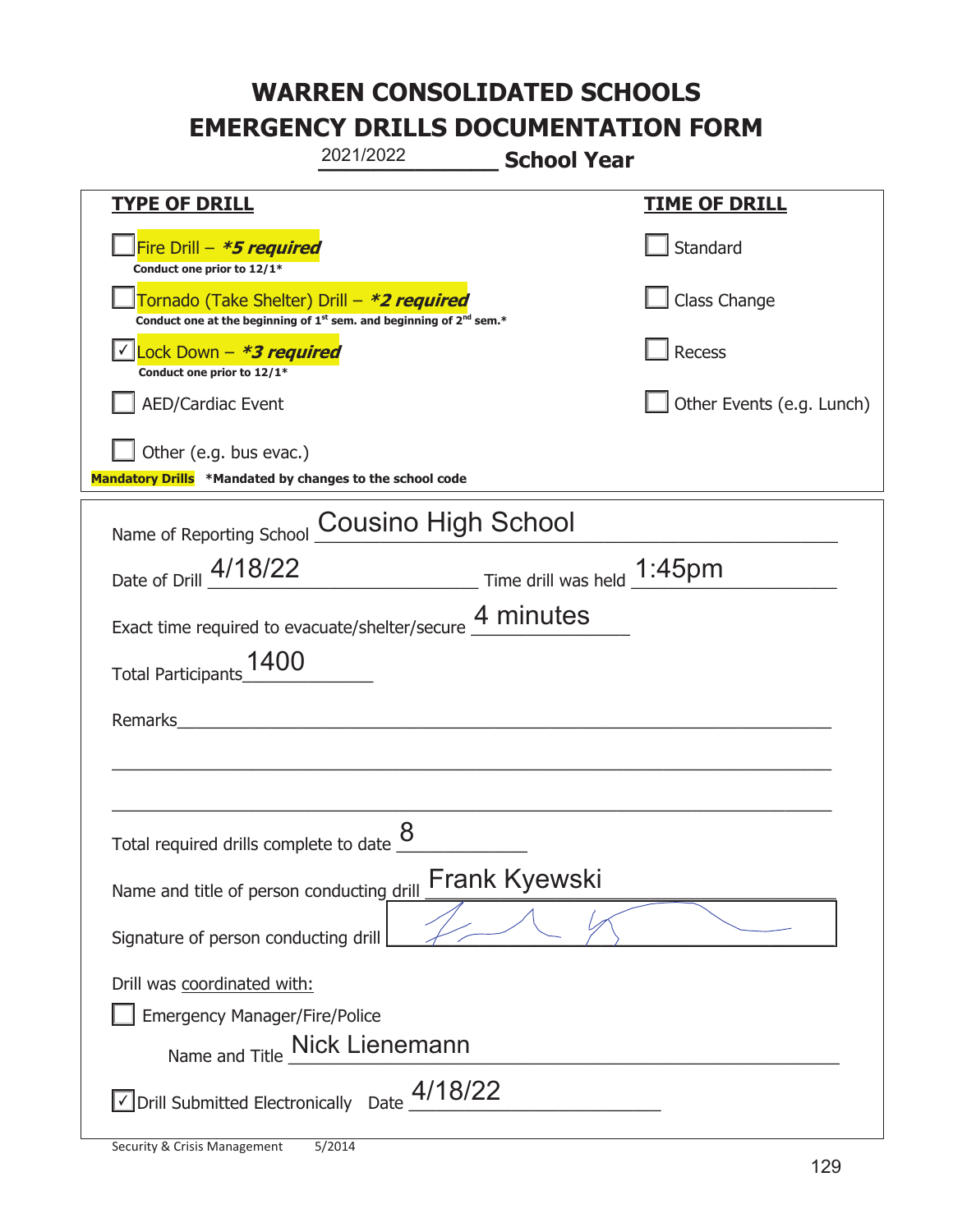|                                                                                    | 2021/22<br><b>School Year</b>                                                               |                           |
|------------------------------------------------------------------------------------|---------------------------------------------------------------------------------------------|---------------------------|
| <b>TYPE OF DRILL</b>                                                               |                                                                                             | <u>TIME OF DRILL</u>      |
| Fire Drill - *5 required<br>Conduct one prior to 12/1*                             |                                                                                             | Standard                  |
| Tornado (Take Shelter) Drill – *2 required                                         | Conduct one at the beginning of 1 <sup>st</sup> sem. and beginning of 2 <sup>nd</sup> sem.* | Class Change              |
| Lock Down – <i>*<b>3 required</b></i><br>Conduct one prior to 12/1*                |                                                                                             | <b>Recess</b>             |
| AED/Cardiac Event                                                                  |                                                                                             | Other Events (e.g. Lunch) |
| Other (e.g. bus evac.)<br>Mandatory Drills *Mandated by changes to the school code |                                                                                             |                           |
| Name of Reporting School                                                           | Cousino High School                                                                         |                           |
|                                                                                    | Date of Drill 03/24/2022 Time drill was held 1:00pm                                         |                           |
|                                                                                    | Exact time required to evacuate/shelter/secure $\frac{3 \text{ minutes}}{4}$                |                           |
| 1300<br><b>Total Participants</b>                                                  |                                                                                             |                           |
| Remarks                                                                            |                                                                                             |                           |
|                                                                                    |                                                                                             |                           |
| Total required drills complete to date                                             | $\overline{7}$                                                                              |                           |
| Name and title of person conducting drill                                          | <b>Frank Kyewski</b>                                                                        |                           |
| Signature of person conducting drill                                               |                                                                                             |                           |
| Drill was coordinated with:<br><b>Emergency Manager/Fire/Police</b>                | Name and Title _Nick Lienemann                                                              |                           |
| √ Drill Submitted Electronically                                                   | 03/25/2022<br>Date                                                                          |                           |

T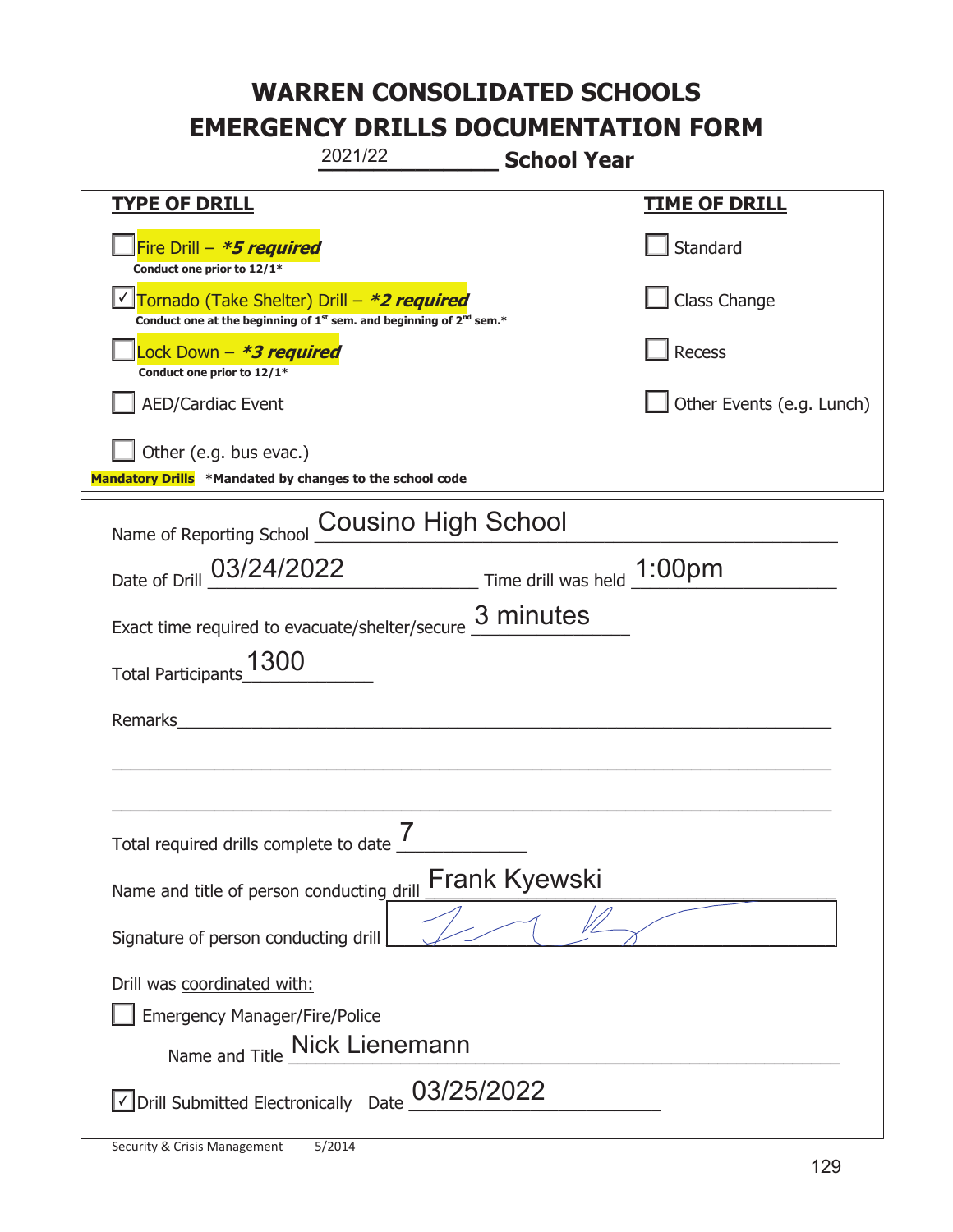|                                                                                    | 21/22<br><b>School Year</b>                                                                 |                           |
|------------------------------------------------------------------------------------|---------------------------------------------------------------------------------------------|---------------------------|
| <u>TYPE OF DRILL</u>                                                               |                                                                                             | <u>TIME OF DRILL</u>      |
| Fire Drill - *5 required<br>Conduct one prior to 12/1*                             |                                                                                             | Standard                  |
| Tornado (Take Shelter) Drill – *2 required                                         | Conduct one at the beginning of 1 <sup>st</sup> sem. and beginning of 2 <sup>nd</sup> sem.* | Class Change              |
| Lock Down - <b>*3 required</b><br>Conduct one prior to 12/1*                       |                                                                                             | Recess                    |
| AED/Cardiac Event                                                                  |                                                                                             | Other Events (e.g. Lunch) |
| Other (e.g. bus evac.)<br>Mandatory Drills *Mandated by changes to the school code |                                                                                             |                           |
| Name of Reporting School                                                           | Cousino High School                                                                         |                           |
| Date of Drill 1/20/22                                                              | $\frac{12:46}{\frac{12:46}{12:46}}$                                                         |                           |
|                                                                                    | Exact time required to evacuate/shelter/secure 5 minutes                                    |                           |
| 1400<br><b>Total Participants</b>                                                  |                                                                                             |                           |
| Remarks                                                                            |                                                                                             |                           |
|                                                                                    |                                                                                             |                           |
| Total required drills complete to date                                             | 6                                                                                           |                           |
| Name and title of person conducting drill                                          | <b>Frank Kyewski</b>                                                                        |                           |
| Signature of person conducting drill                                               |                                                                                             |                           |
| Drill was coordinated with:<br><b>Emergency Manager/Fire/Police</b>                | Name and Title Nick Lienemann                                                               |                           |
| √ Drill Submitted Electronically Date                                              | 1/20/22                                                                                     |                           |

I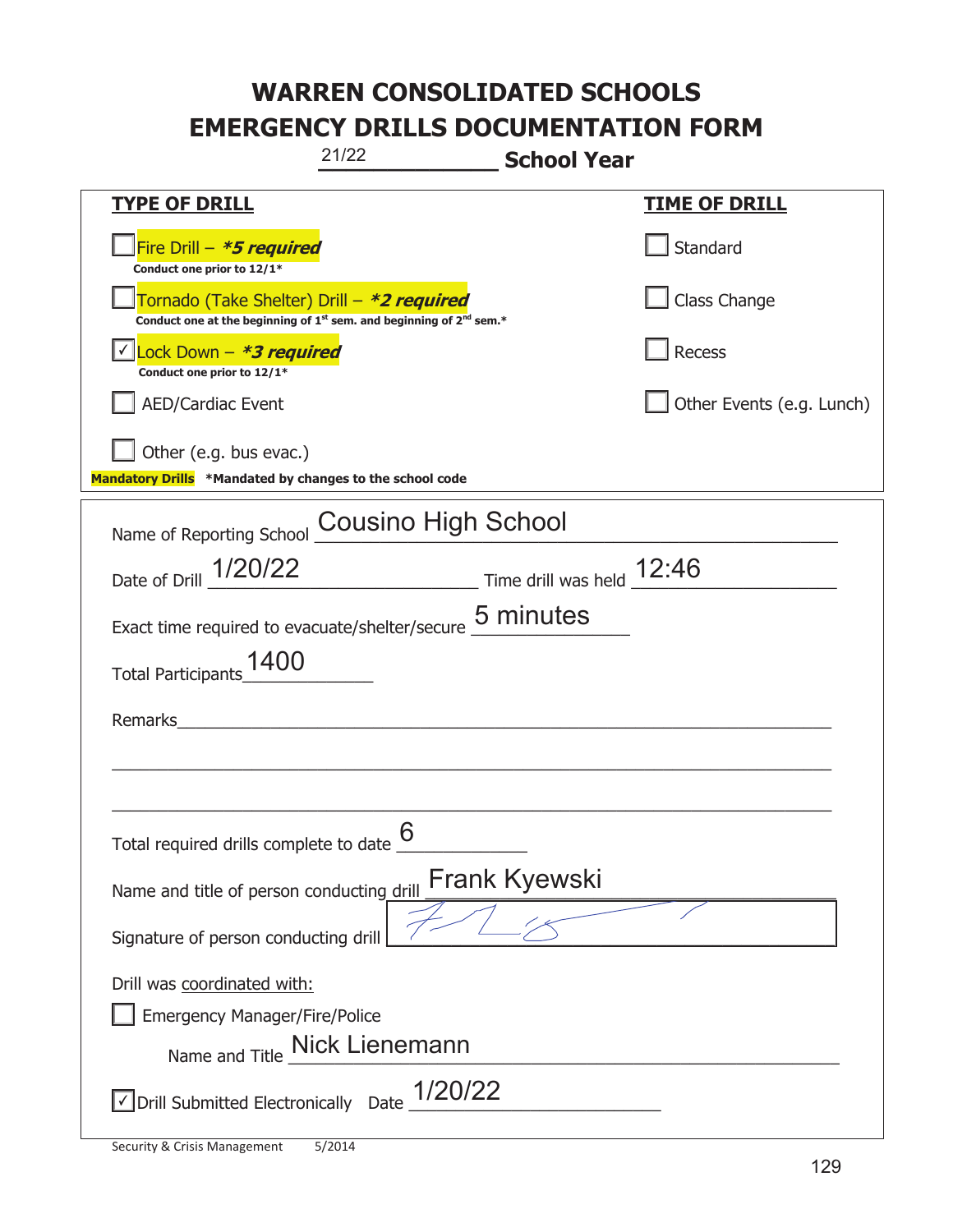| 21/22                                                                                                                                     | <b>School Year</b>         |
|-------------------------------------------------------------------------------------------------------------------------------------------|----------------------------|
| <b>TYPE OF DRILL</b>                                                                                                                      | <u>TIME OF DRILL</u>       |
| Fire Drill - *5 required<br>Conduct one prior to 12/1*                                                                                    | $\vert$ Standard           |
| Tornado (Take Shelter) Drill - *2 required<br>Conduct one at the beginning of 1 <sup>st</sup> sem. and beginning of 2 <sup>nd</sup> sem.* | Class Change               |
| Lock Down – <i>*<b>3 required</b></i><br>Conduct one prior to 12/1*                                                                       | Recess                     |
| <b>AED/Cardiac Event</b>                                                                                                                  | Other Events (e.g. Lunch)  |
| Other (e.g. bus evac.)<br>Mandatory Drills *Mandated by changes to the school code                                                        |                            |
| <b>Cousino High School</b><br>Name of Reporting School                                                                                    |                            |
| Date of Drill 1/11/22                                                                                                                     | Time drill was held 9:30am |
| Exact time required to evacuate/shelter/secure 4 minutes                                                                                  |                            |
| Total Participants_1400                                                                                                                   |                            |
| Remarks                                                                                                                                   |                            |
|                                                                                                                                           |                            |
| $\boldsymbol{\Delta}$<br>Total required drills complete to date                                                                           |                            |
| Name and title of person conducting drill                                                                                                 | <b>Frank Kyewski</b>       |
| Signature of person conducting drill                                                                                                      |                            |
| Drill was coordinated with:                                                                                                               |                            |
| <b>Emergency Manager/Fire/Police</b>                                                                                                      |                            |
| Name and Title Mick Lienemann                                                                                                             |                            |
| $\vee$ Drill Submitted Electronically Date $1/20/22$                                                                                      |                            |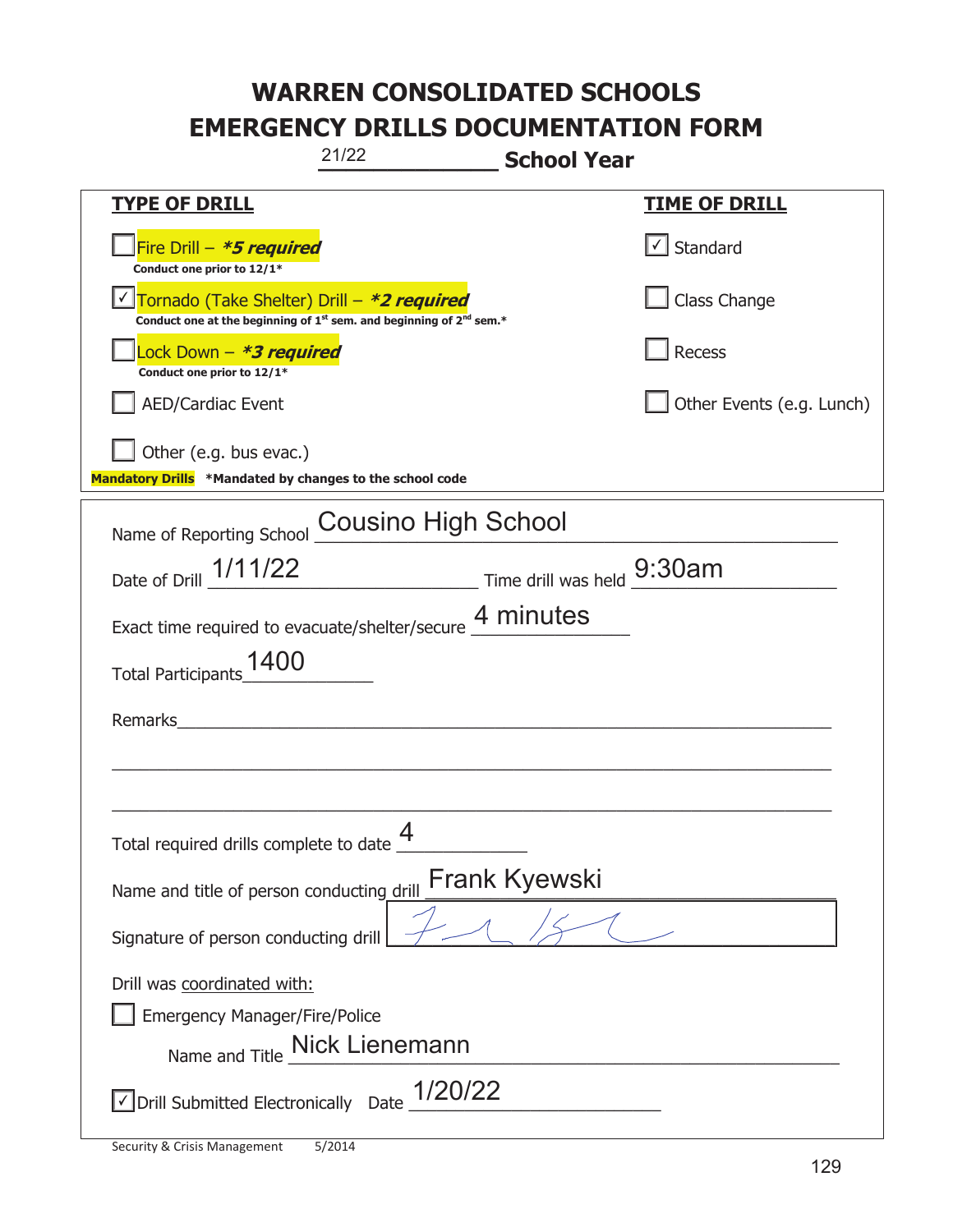|                                                                                    | 2021/2022                                                                                   | <b>School Year</b>   |                           |
|------------------------------------------------------------------------------------|---------------------------------------------------------------------------------------------|----------------------|---------------------------|
| <u>TYPE OF DRILL</u>                                                               |                                                                                             |                      | <u>TIME OF DRILL</u>      |
| Fire Drill - *5 required<br>Conduct one prior to 12/1*                             |                                                                                             |                      | Standard                  |
| Tornado (Take Shelter) Drill – *2 required                                         | Conduct one at the beginning of 1 <sup>st</sup> sem. and beginning of 2 <sup>nd</sup> sem.* |                      | Class Change              |
| Lock Down - <b>*3 required</b><br>Conduct one prior to 12/1*                       |                                                                                             |                      | <b>Recess</b>             |
| AED/Cardiac Event                                                                  |                                                                                             |                      | Other Events (e.g. Lunch) |
| Other (e.g. bus evac.)<br>Mandatory Drills *Mandated by changes to the school code |                                                                                             |                      |                           |
| Name of Reporting School                                                           | <b>Cousino High School</b>                                                                  |                      |                           |
|                                                                                    | Date of Drill 11/8/2021 Time drill was held 9:00am                                          |                      |                           |
|                                                                                    | Exact time required to evacuate/shelter/secure 4 minutes                                    |                      |                           |
| 1400<br><b>Total Participants</b>                                                  |                                                                                             |                      |                           |
| Remarks                                                                            |                                                                                             |                      |                           |
|                                                                                    |                                                                                             |                      |                           |
| Total required drills complete to date                                             | 4                                                                                           |                      |                           |
| Name and title of person conducting drill                                          |                                                                                             | Frank Kyewski - A.P. |                           |
| Signature of person conducting drill                                               |                                                                                             |                      |                           |
| Drill was coordinated with:<br><b>Emergency Manager/Fire/Police</b>                | Name and Title _Nick Lienemann                                                              |                      |                           |
| √ Drill Submitted Electronically Date                                              | 11/9/2021                                                                                   |                      |                           |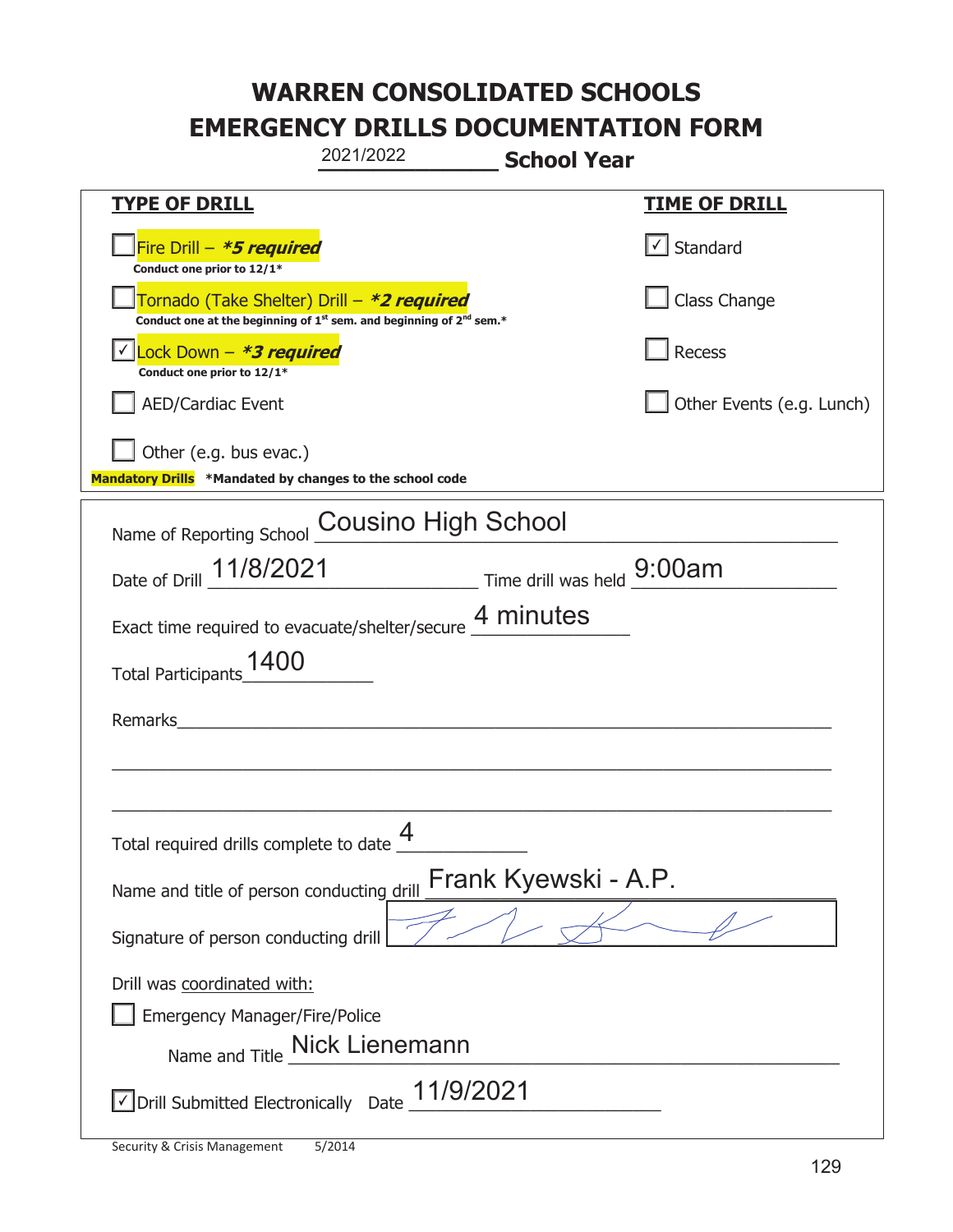|                                                                                    | 2021/2022<br><b>School Year</b>                                                             |                           |
|------------------------------------------------------------------------------------|---------------------------------------------------------------------------------------------|---------------------------|
| <b>TYPE OF DRILL</b>                                                               |                                                                                             | <b>TIME OF DRILL</b>      |
| Conduct one prior to 12/1*                                                         |                                                                                             | √ Standard                |
| Tornado (Take Shelter) Drill – *2 required                                         | Conduct one at the beginning of 1 <sup>st</sup> sem. and beginning of 2 <sup>nd</sup> sem.* | Class Change              |
| Lock Down - *3 required<br>Conduct one prior to 12/1*                              |                                                                                             | Recess                    |
| AED/Cardiac Event                                                                  |                                                                                             | Other Events (e.g. Lunch) |
| Other (e.g. bus evac.)<br>Mandatory Drills *Mandated by changes to the school code |                                                                                             |                           |
| Name of Reporting School                                                           | <b>Cousino High School</b>                                                                  |                           |
|                                                                                    | Date of Drill 11/3/2021 Time drill was held 10:15am                                         |                           |
|                                                                                    | Exact time required to evacuate/shelter/secure 4 minutes                                    |                           |
| 1400<br><b>Total Participants</b>                                                  |                                                                                             |                           |
| Remarks                                                                            |                                                                                             |                           |
|                                                                                    |                                                                                             |                           |
|                                                                                    |                                                                                             |                           |
| Total required drills complete to date $\frac{3}{2}$                               |                                                                                             |                           |
| Name and title of person conducting drill                                          | <b>Frank Kyewski</b>                                                                        |                           |
| Signature of person conducting drill                                               |                                                                                             |                           |
| Drill was coordinated with:                                                        |                                                                                             |                           |
| <b>Emergency Manager/Fire/Police</b>                                               |                                                                                             |                           |
|                                                                                    | Name and Title Mick Lienemann                                                               |                           |
| √ Drill Submitted Electronically Date                                              | 11/5/2021                                                                                   |                           |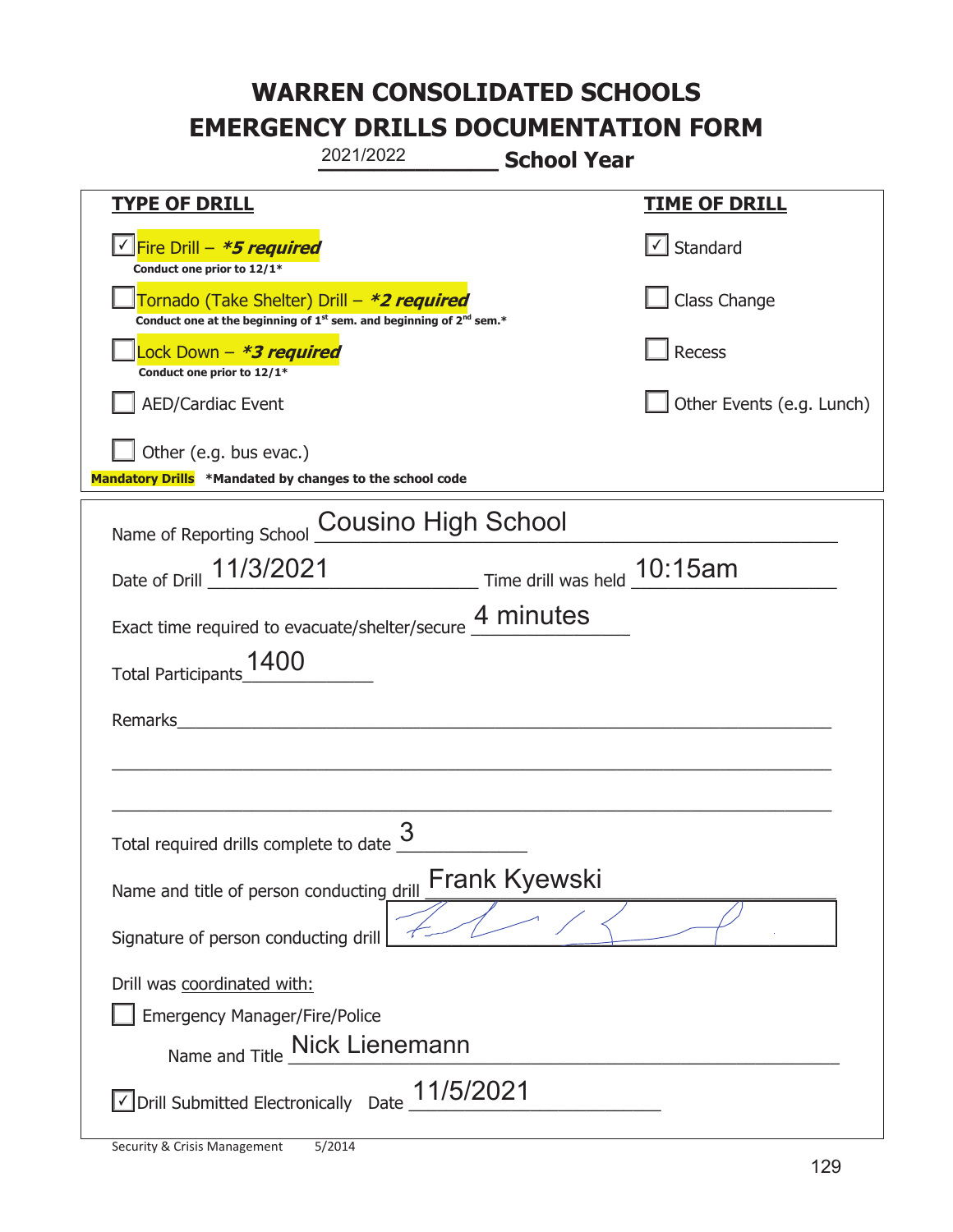|                                                                                                                                           | 2021/2022                     | <b>School Year</b>   |                           |
|-------------------------------------------------------------------------------------------------------------------------------------------|-------------------------------|----------------------|---------------------------|
| <b>TYPE OF DRILL</b>                                                                                                                      |                               |                      | <u>TIME OF DRILL</u>      |
| <u>√ Fire Drill – *5 required</u><br>Conduct one prior to 12/1*                                                                           |                               |                      | √ Standard                |
| Tornado (Take Shelter) Drill – *2 required<br>Conduct one at the beginning of 1 <sup>st</sup> sem. and beginning of 2 <sup>nd</sup> sem.* |                               |                      | Class Change              |
| ock Down – <b>*3 required</b><br>Conduct one prior to 12/1*                                                                               |                               |                      | Recess                    |
| <b>AED/Cardiac Event</b>                                                                                                                  |                               |                      | Other Events (e.g. Lunch) |
| Other (e.g. bus evac.)<br>Mandatory Drills *Mandated by changes to the school code                                                        |                               |                      |                           |
| Name of Reporting School                                                                                                                  | <b>Cousino High School</b>    |                      |                           |
| Date of Drill 10/18/2021 Time drill was held 12:30pm                                                                                      |                               |                      |                           |
| Exact time required to evacuate/shelter/secure $\underline{3}$ minutes                                                                    |                               |                      |                           |
| Total Participants_1300                                                                                                                   |                               |                      |                           |
| Remarks                                                                                                                                   |                               |                      |                           |
|                                                                                                                                           |                               |                      |                           |
| Total required drills complete to date $\frac{2}{3}$                                                                                      |                               |                      |                           |
| Name and title of person conducting drill                                                                                                 |                               | <b>Frank Kyewski</b> |                           |
| Signature of person conducting drill                                                                                                      |                               |                      |                           |
| Drill was coordinated with:<br><b>Emergency Manager/Fire/Police</b>                                                                       | Name and Title Mick Lienemann |                      |                           |
| √ Drill Submitted Electronically Date                                                                                                     | 10/21/2021                    |                      |                           |

t